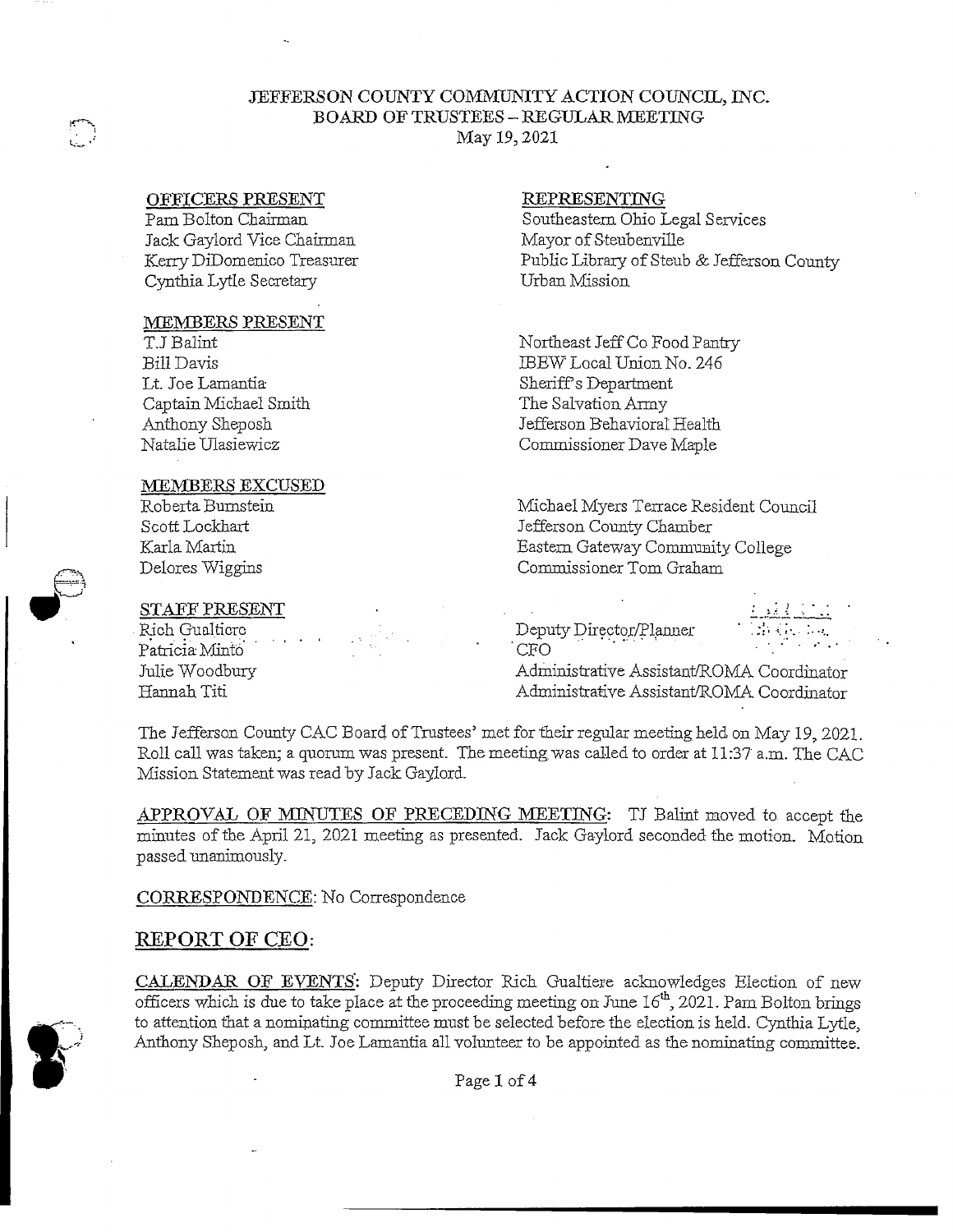Standard 9.3 (The organization has presented to the governing board for review or action, at least *within the past 12 months, an analysis of the agency's outcomes and any operational or strategic program adjustments and improvements identified as necessary)* is due for the month, the standard has been satisfied. Surveys will be distributed to clients within the agency) Standard 9.4 (The *organization submits\* ii's'Jan){ual CSB'(j 7nfb?ma£6n' purvey ^dafa^fepofi' and" it~'f^* demographics and organization wide outcomes) coincides with 9.3 and has been satisfied.

MOTION: Tj Balient moved to accept the nominating committee consisting of Cynthia Lytle, Anthony Sheposh, and Lt Joe Lamantia. Jack Gaylord seconded the motion. Motion passed unanimously.

PERSONNEL REPORT: The Board received the Personnel Report for May 2.021 which displays new hires, terminations, resignations, and positions posted for the month. The positions posted for the month included Payrol, Administrative Assistant/Human Resources/ROMA Coordinator, CCMEP Youth (Cadiz and Carrolton) & CCMEP Case Manger (Jefferson) and HWAP Crew Member. Administrative Assistant/ROMA Coordinator Julie Woodbury will be resigning from her position due to relocation on May 20, 2021. Hannah Titi will be moving from the HEAP department into the Administrative Assistant/ROMA Coordinator position. Tammie Lewis HR/Payroll will be moving her position to Fiscal Director. New Hire Sidney Snyder started her first day in HR/Payroll on the date May  $19^{th}$ , 2021.

PROGRAM REPORT: Members received copies of the May Program Report, which shows participants served for the month and year-to-date. HEAP, Emergency Services and WIOA are operating by appointment only. HEAP is currently only able to perform HEAP and PIPP reverifications. Summer Crisis is set to begin starting July 1<sup>st</sup>. HWAP has projected 30-jobs to be completed currently,  $6$  jobs are pending, 2 are new, 4 in progress. Pam Bolton brought to attention a concern of HWAP funding decreasing due to the target number not being met. Patty Minto added that other agencies are in the same situation. The target number is set to decrease for the following year, therefor funding should not change. Cathedral Apartments have two new occupants, 11 units are empty, 8 being due to water damage, 1 ready for rent, and 2 will need turned over '

CAC NEWSLETTER: The CAC's May Newsletter was included for Board members to read.

MOTION: Jack Gaylord moved to approve the Report of the CEO, which included: Calendar of Events: Personnel Report - May 2021; Program Report - May 2021; and CAC May Newsletter Cynthia Lytle seconded the motion. Motion passed unanimously

 $\label{eq:3.1} \mathcal{L}_{\text{in}}(\mathcal{L}_{\text{in}}(\mathcal{L}_{\text{out}}))$ 

# **REPORT OF COMMUTES:**

FINANCE COMMITTEE: The Combined Analysis, Balance Sheet and Corporate Fund Re<sup>vere</sup> reviewed by members, as well as Credit Card and Gas Spreadsheets, and the Agency<br><sup>3ud</sup>get. The finance committee approved reports and minu



Page 2 of *4*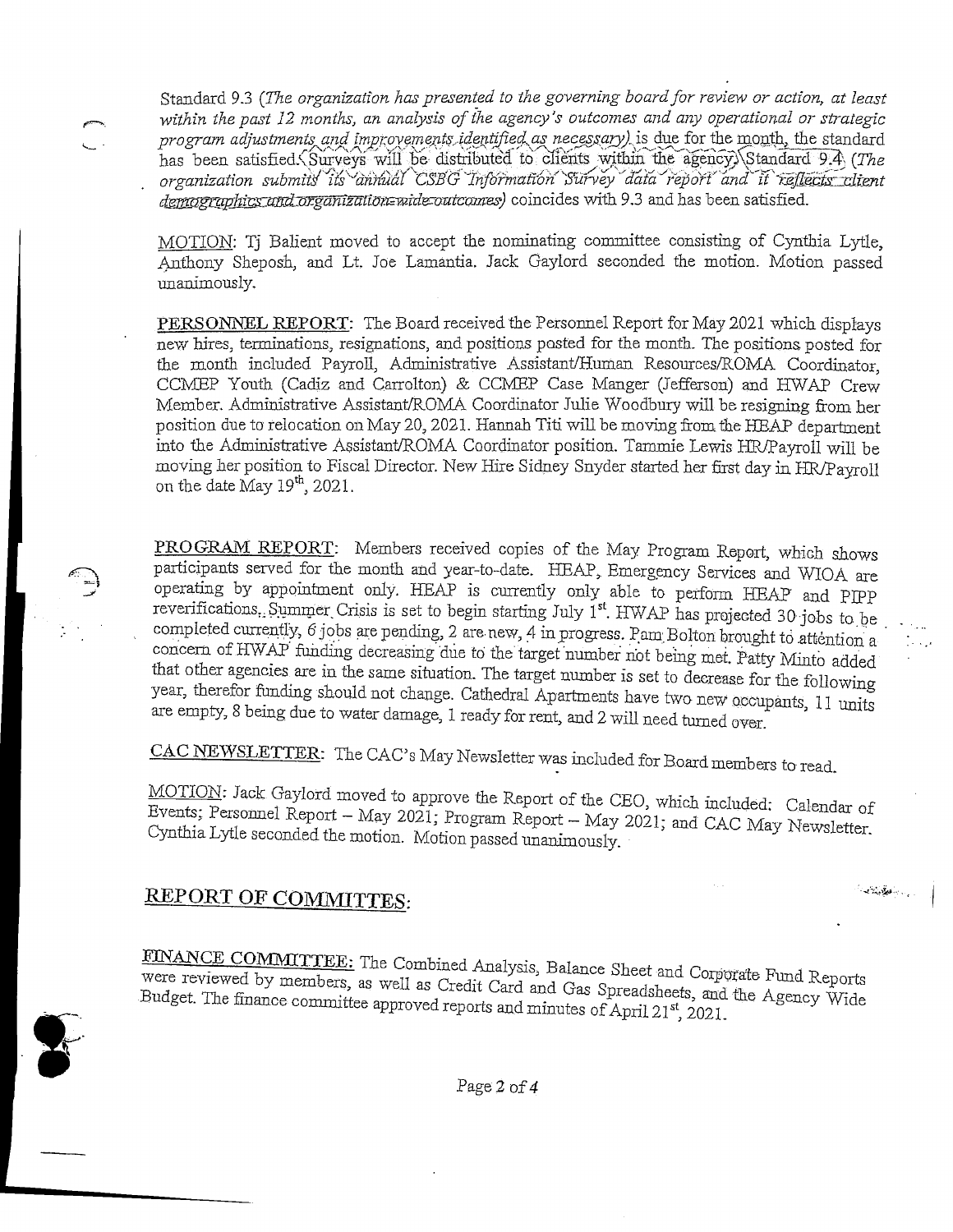MOTION: Jack Gaylord moved to approve the report of CFO including Balance Sheet, Corporate Fund Report and Credit Card and Gas Expenditures, along with the minutes from the April 21st. 2021. Motion was seconded by Natalie Ulasiewicz. Motion passed unanimously.

#### NEW BUSINESS:

J

HWAP Grant has been, submitted and is pending approval. Budget has been submitted by CFO Patricia Minto.

UNFINISHED BUSINESS: Standard 7,1 *(The organization has written personal policies that have been reviewed by an attorney and approved by the governing board within the past 5 years)* has been reviewed by Chairman Pam Bolton and is not in need of change.

MOTION: Jack Gaylord moved to approve, standard 7.1 the unmodified personal policies. Cynthia Lytle seconded the motion. Motion unanimously passed.

Standard 8.9 *(The governing board annually approves an organization-wide budget)* has beenreviewed by Chairman Pam Bolton and is not in need of change.

MOTION: Jack Gaylord moved to approve, standard &.9 the unmodified personnel report. Lt, Joe Lamantia seconded the motion. Motion- unanimously passed.

Natalie Ulasiewicz proposed a change to the Standard 5.3 *(the organizations bylaws have been reviewed by an attorney 'within the past \$ years)* of the phrase "Representatives of the Poor" to the phrase "Representatives of Low Income Individuals" of the updated bylaws.

MOTION: Jack Gaylord moved to approve the change of the phrase "Representatives, of the 'Poor" to the phrase "Representatives of Low Income Individuals." of the updated bylaws. Natalie Ulasiewicz seconded the motion. Motion- unanimously passed.

A motion to adjourn was made at 12:10 p.m. by Jack Gaylord.

Respectfully submitted, Chairman

Secretary *V*

 $5 - 9 - 21$ 

Page 3 of 4